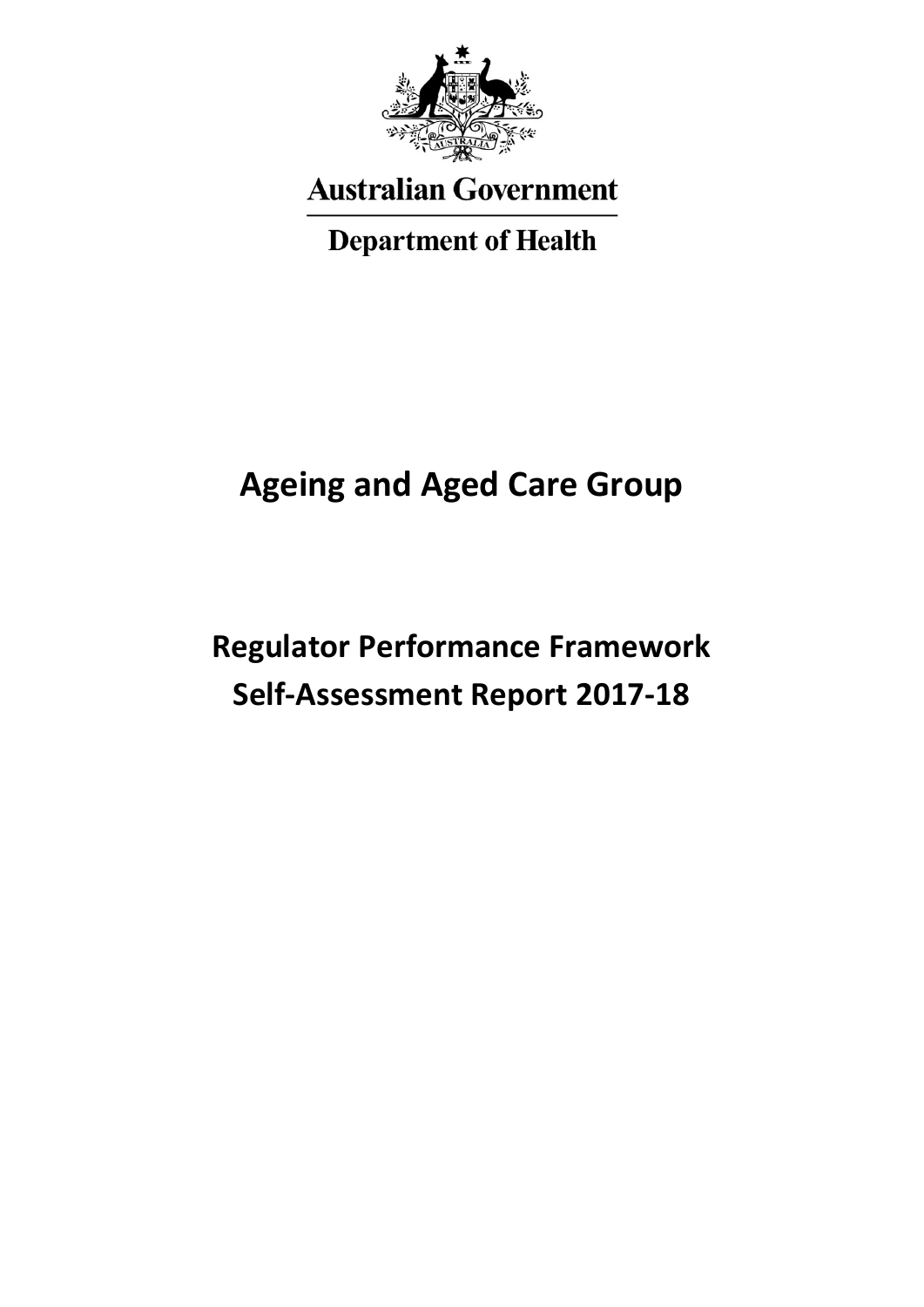## **Contents**

| KPI 1 - Regulators do not unnecessarily impede the efficient operation of regulated entities7      |
|----------------------------------------------------------------------------------------------------|
|                                                                                                    |
| KPI 3 - Actions undertaken by regulators are proportionate to the regulatory risk being managed.10 |
| KPI 4 - Compliance and monitoring approaches are streamlined and co-ordinated12                    |
| KPI 5 - Regulators are open and transparent in their dealings with regulated entities13            |
| KPI 6 - Regulators actively contribute to the continuous improvement of regulatory frameworks15    |
|                                                                                                    |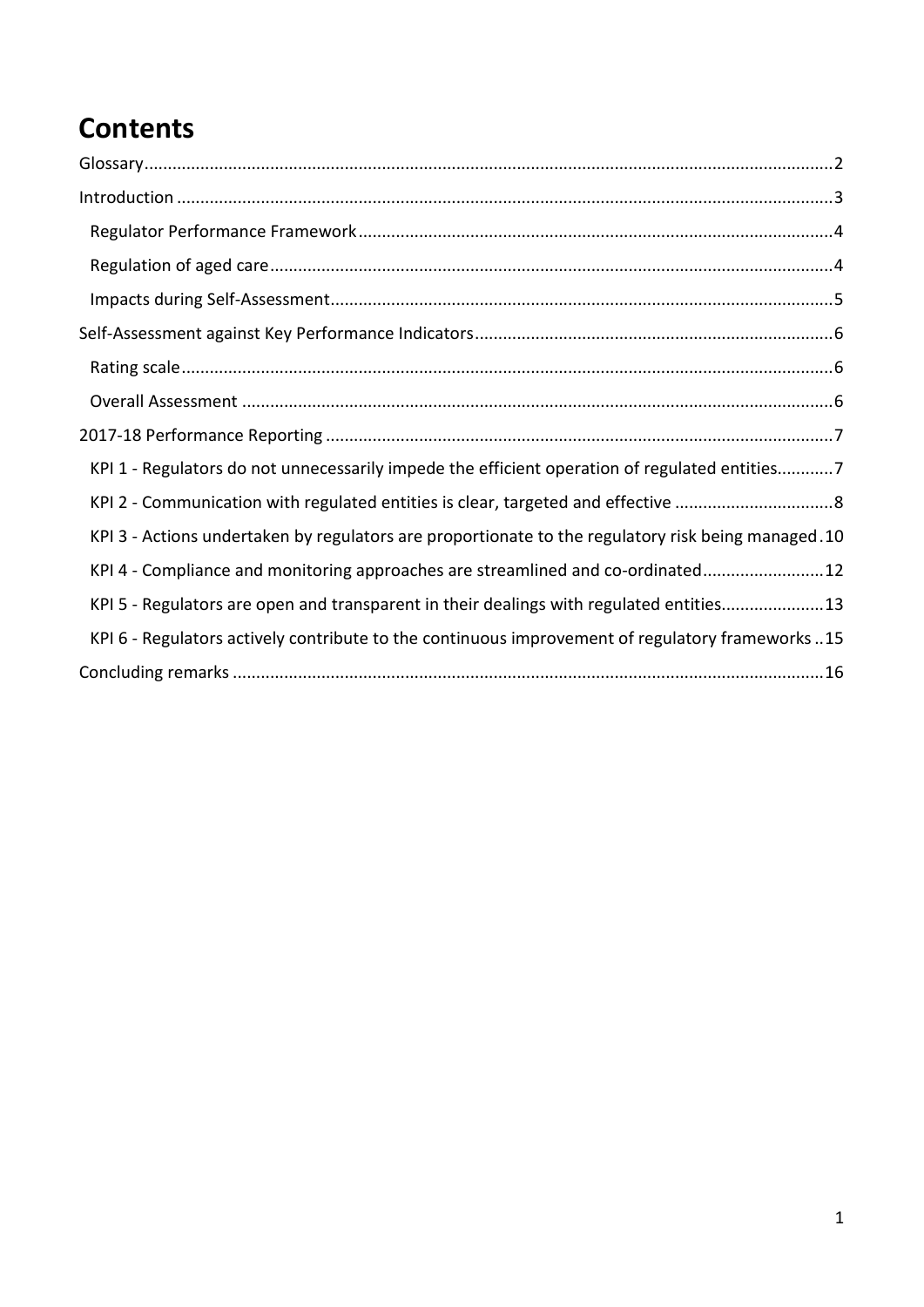## <span id="page-2-0"></span>**Glossary**

| <b>Acronyms</b> | <b>Description</b>                                |
|-----------------|---------------------------------------------------|
| <b>ACAR</b>     | <b>Aged Care Approvals Rounds</b>                 |
| <b>ACFI</b>     | Aged Care Funding Instrument                      |
| <b>PBS</b>      | Portfolio Budget Statement                        |
| <b>ROACA</b>    | Report on the Operation of the Aged Care Act 1997 |
| <b>RPF</b>      | Regulator Performance Framework                   |
| <b>TCP</b>      | <b>Transitional Care Programme</b>                |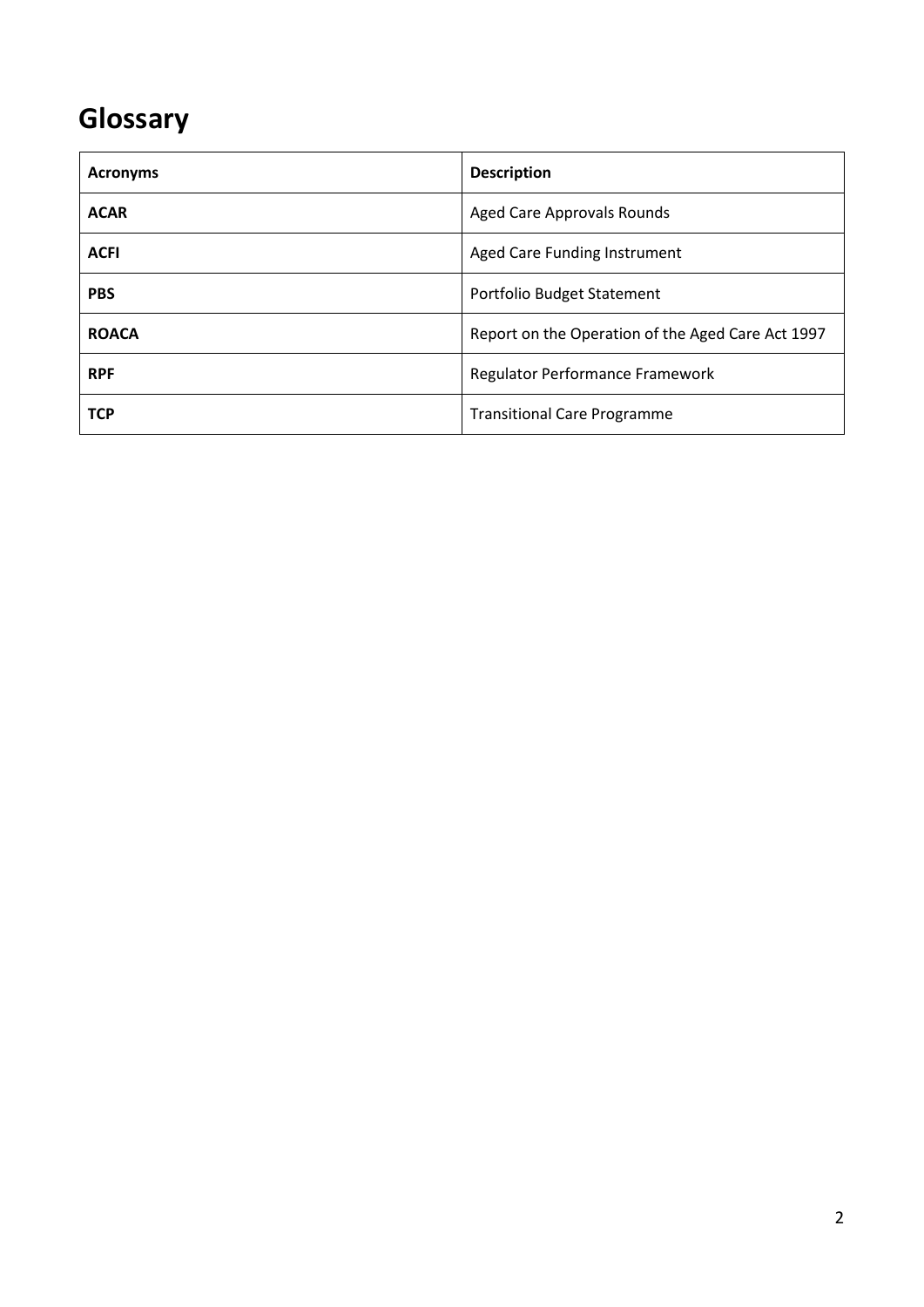### **Introduction**

<span id="page-3-0"></span>The *Aged Care Act 199*7 (the Act) and delegated legislation provides the framework for aged care providers and protection for people receiving aged care.

The legislative framework sets out the requirements to be an approved provider, for the allocation of aged care places and for the approval and classification of care recipients. It also provides for government subsidies and sets out the responsibilities of approved providers, including in relation to aged care quality and compliance.

The services administered under the Act include:

- the process for approving providers, allocating places, and approving and classifying care recipients;
- the subsidies to approved providers for providing care;
- the fees and payments providers can charge;
- the responsibilities of providers and protections for consumers; and
- grants including residential care grants (for capital works funding), advocacy grants and community visitor grants.

Each year the Minister for Aged Care is required by legislation to present a report to Parliament on the operation of the Act (*Report on the Operation of the Aged Care Act 1997* (ROACA)). ROACA is also published to enable data and information to be made publicly available on the activities undertaken by the department in funding and supporting quality aged care. This report is not intended to duplicate the reporting within ROACA.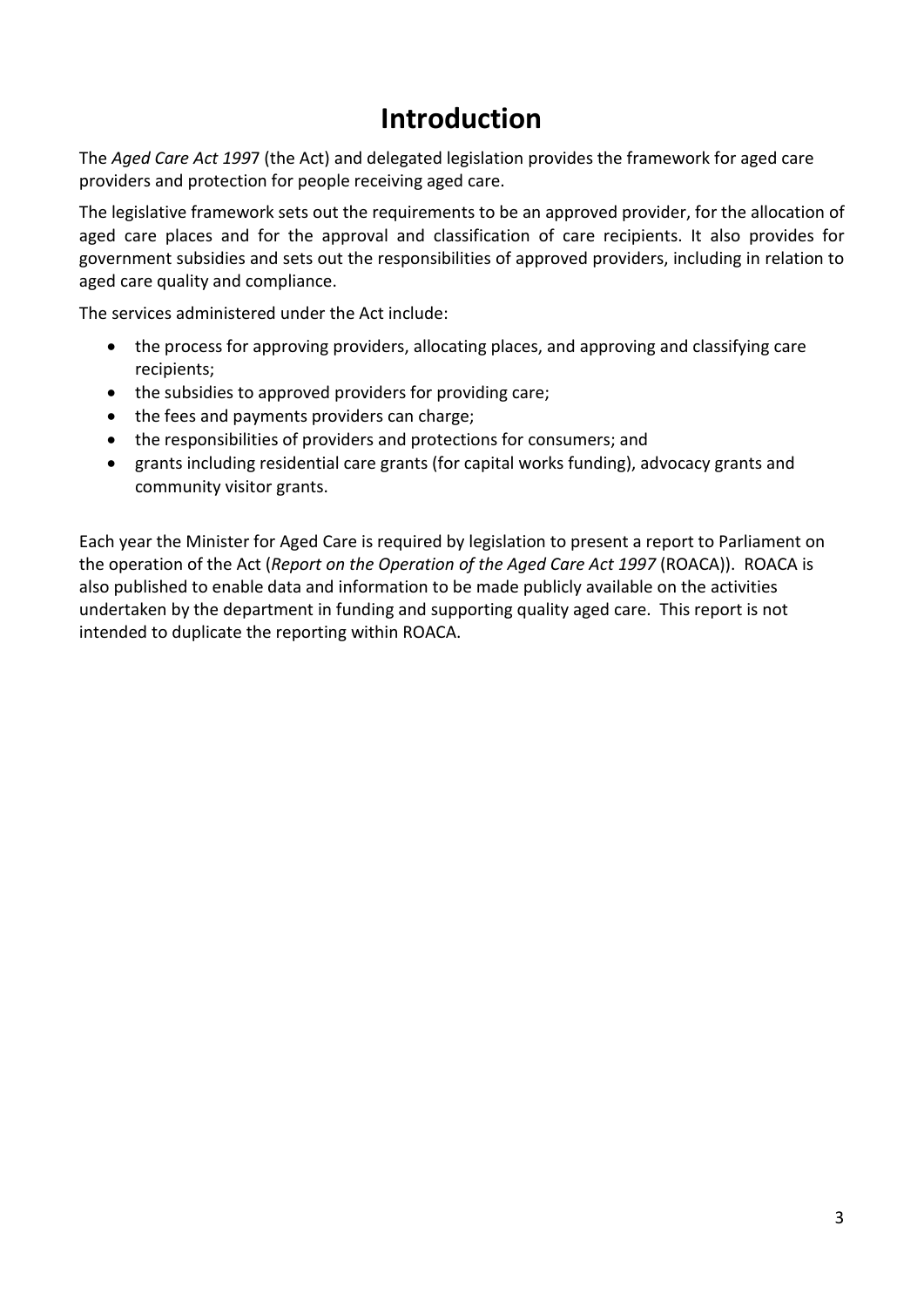#### **Regulator Performance Framework**

<span id="page-4-0"></span>This report examines the way the Department of Health (the department) carried out its aged care regulatory functions from July 2017 to June 2018. It explains how we do what we do, and in this regard, self-assesses performance against six key performance indicators (KPIs) drawn from the Australian Government's *Regulator Performance Framework (the RPF)*.

The RPF was introduced in October 2014 to improve regulatory performance. The Ageing and Aged Care Group is one of eight Health Portfolio regulators required to measure its performance against the six KPIs in the RPF.

This is the third year the Ageing and Aged Care Group has self-assessed its performance as a regulator using the metrics agreed on in 2015-16 by the Minister for Health and Aged Care. It is noted that the KPIs and associated metrics focus on assessing the processes that contribute to regulator performance, that is: reducing regulatory burden, communications, risk-based and proportionate approaches, efficient and coordinated monitoring, transparency, and continuous improvement.

During this 2017-18 self-assessment period, the aged care regulatory arrangements have undergone significant review and change. In particular, unannounced reaccreditation audits for residential aged care services were introduced in response to the 2017 Review of National Aged Care Quality Regulatory Processes conducted by Ms Kate Carnell AO and Professor Ron Paterson ONZM (the Carnell-Paterson Review). The 2018-19 Budget also included measures in response to this review as part of the *More Choices for a Longer Life Package,* notably, a commitment to establish a new Aged Care Quality and Safety Commission, which commenced operations on 1 January 2019.

The results of this self-assessment have been validated by the Aged Care Sector Committee as the approved stakeholder consultation mechanism, and approved by the Secretary of the department as the Accountable Authority under the *Public Governance, Performance and Accountability Act 2013*.

In addition, this report is provided in the context of the Royal Commission into Aged Care Quality and Safety which was established on 8 October 2018 and is considering impacts of regulatory performance on both providers and consumers of aged care services.

#### **Regulation of aged care**

<span id="page-4-1"></span>The funding and regulation of aged care services is predominantly the role of the Australian Government although all three levels of government in Australia—local, state and federal—are involved. The introduction of the Act formalised the Australian Government's role in regulating the sector in 1997. The Act provides the framework for Commonwealth Government funded aged care providers, and protection for aged care recipients.

The Act provides the government with a range of regulatory powers to monitor approved providers and take compliance action if appropriate.

In order to receive Australian Government subsidised care, four key conditions must be met:

- the recipient must be assessed as eligible
- the care must be provided by a government approved provider
- the care must be provided through a government allocated place and
- the care must be of a specified quality.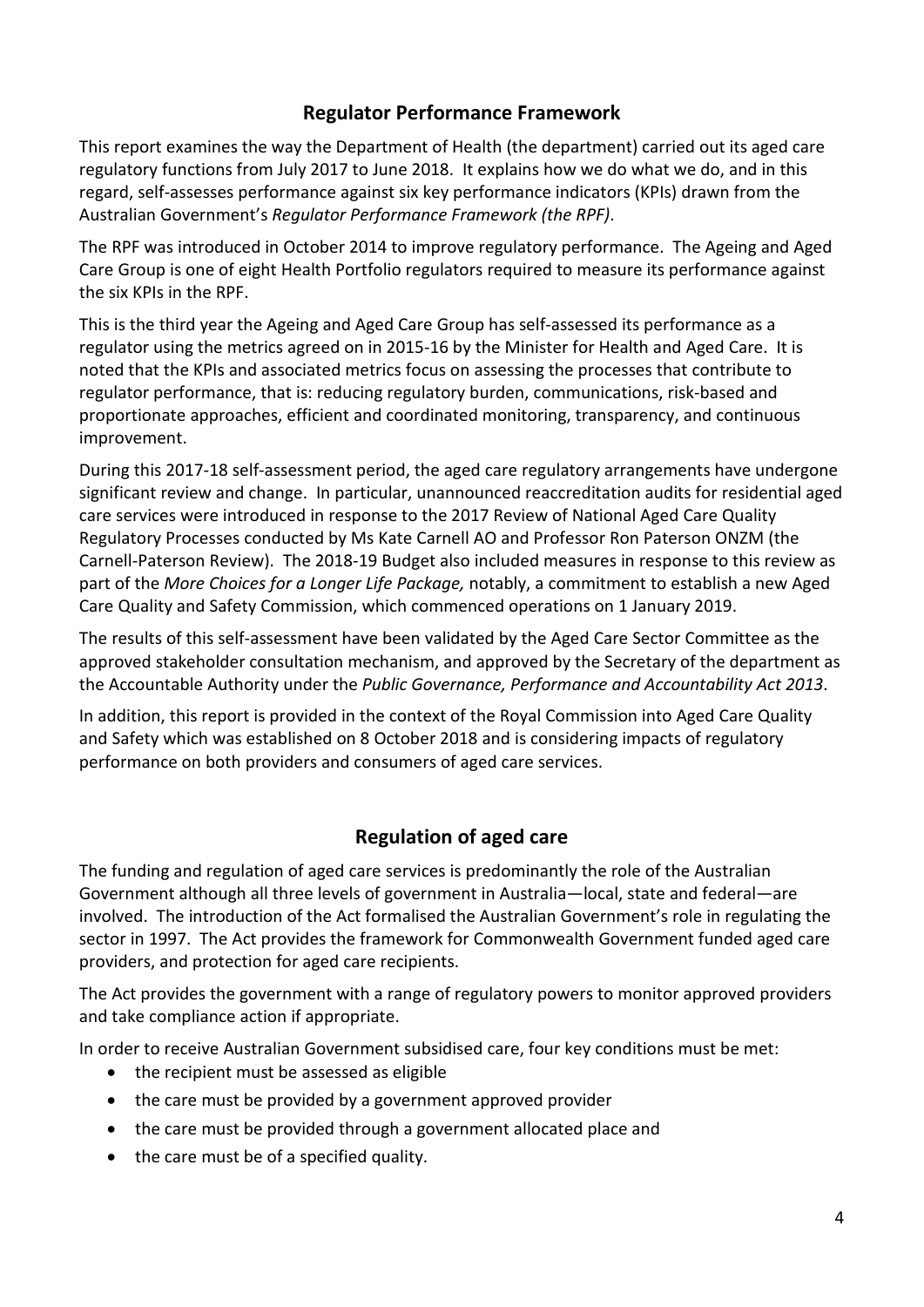During the self-assessment period (July 2017 to June 2018) the department worked in a complementary and cooperative way with our partner regulators, the former Aged Care Complaints Commissioner (Complaints Commissioner) and the former Australian Aged Care Quality Agency (Quality Agency)<sup>[1](#page-5-1)</sup>.

#### **Impacts during Self-Assessment**

#### <span id="page-5-0"></span>**Review of National Aged Care Quality Regulatory Processes**

In May 2017, the Minister for Aged Care commissioned an independent review of aged care quality regulatory processes in response to the Oakden report<sup>2</sup>, which detailed failures in the quality of care delivered at the Makk and McLeay wards of the Oakden Older Persons Mental Health Service in South Australia.

On 3 October 2017, the independent panel appointed to conduct the review, Ms Kate Carnell and Professor Ron Paterson, delivered their report to Government. On 25 October 2017, the Carnell-Paterson Review was publicly released. While the Review found that 'Commonwealth aged care regulatory processes work well in most cases' [covering letter to Minister] it recommended a number of improvements. In response, the Government:

- established a new independent Aged Care Quality and Safety Commission from 1 January 2019 (post reporting period update - now in operation)
- enhanced risk profiling of aged care providers to inform the frequency and rigour of visits to services and the rapid identification and rectification of failures by providers (post reporting period update – currently underway in 2018-19 financial year)
- is developing options, in consultation with the sector, for a Serious Incident Response Scheme (post reporting period update – currently underway in 2018-19 financial year)
- is developing a performance rating arrangement to be implemented against the new quality standards (post reporting period update – currently underway in 2018-19 financial year)
- is developing a user-friendly provider comparison tool on the My Aged Care Website (post reporting period update – currently underway in 2018-19 financial year)
- replaced announced re-accreditation audits with unannounced re-accreditation audits of residential aged care services. This came into effect through legislation and applied to all reaccreditation applications made from 1 July 2018.

#### **Senate Inquiry - Effectiveness of the Aged Care Quality Assessment and Accreditation Framework for Protecting Residents from Abuse and Poor Practices, and ensuring proper clinical and medical care standards are maintained and practised**

On 13 June 2017 an inquiry was referred by the Senate to the Senate Community Affairs Reference Committee in response to the reported incidents in the Makk and McLeay wards at the Older Persons Mental Health Service at Oakden in South Australia.

The initial report was due on 18 February 2018**,** however, the Senate granted an extension until 28 November 2018. The Committee subsequently called for further submissions by

<span id="page-5-1"></span> $1$  On 1 January 2019 the legislation establishing these bodies was repealed. The functions performed by these bodies are now performed by the Aged Care Quality and Safety Commission. The Commission will submit its own report against the RPF.

<span id="page-5-2"></span><sup>2</sup> *The Oakden Report - The report of the Oakden Review,* Groves A, Thomson D, McKellar D and Procter N. (2017) The Oakden Report. Adelaide, South Australia: SA Health, Department for Health and Ageing.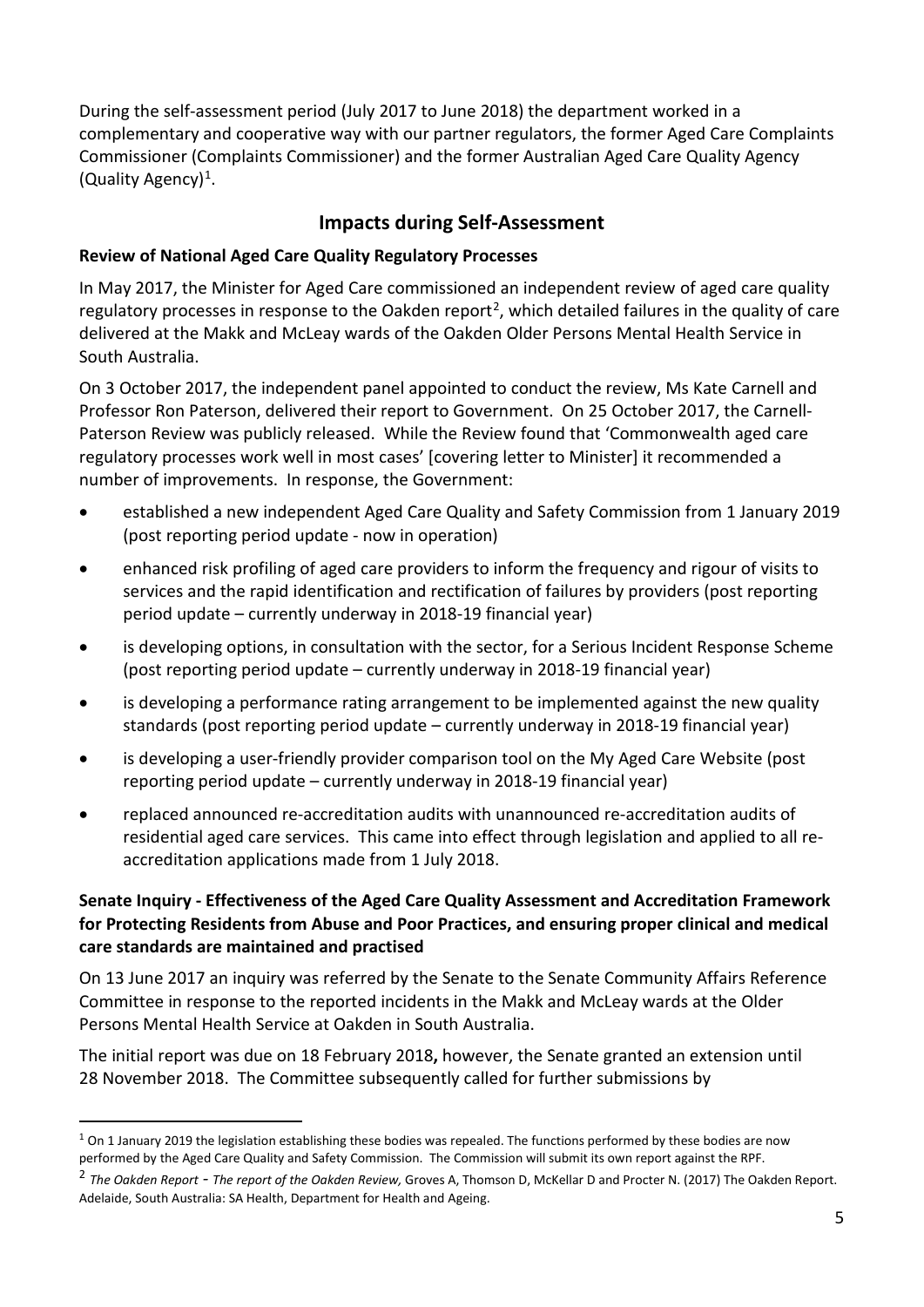30 November 2018 and the Senate granted a further extension until 3 April 2019. Further details will be provided in the 2018-19 self-assessment report.

#### **Aged Care Legislated Review (the Review)**

As part of Government policy reforms in aged care regulation announced in 2012, provision for a comprehensive review was included in the *Aged Care (Living Longer Living Better) Act 2013* to assess the impact of the *Living Longer Living Better* changes.

The Review started on 22 September 2016 following the appointment of Mr David Tune AO and was tabled in Parliament on 14 September 2017. The Review contained 38 recommendations for future reform. The Government has responded to 18 recommendations and is progressing implementation accordingly. A further two recommendations which sought to significantly increase contributions made by senior Australians by including the full value of the home in the means test for residential care and by abolishing the annual and lifetime caps on means tested fees have been ruled out. Recommendations not responded to may be considered as part of future reforms.

### <span id="page-6-0"></span>**Self-Assessment against Key Performance Indicators**

#### <span id="page-6-1"></span>**Rating scale**

The below rating scale has been used to assess the compliance activities across the six KPIs within this self-assessment report.

| <b>Met</b>                            | <b>Substantially met</b>                      | Not met                             |
|---------------------------------------|-----------------------------------------------|-------------------------------------|
| Strong performance against all of the | Strong performance against <i>most</i> of the | Poor performance against all of the |
| measures under the KPI                | measures under the KPI                        | measures under the KPI              |

#### <span id="page-6-2"></span>**Overall Assessment**

Using the above performance ratings, targets have been 'met' for five out of the six KPIs. One measure, KPI 5, is assessed as 'substantially met'.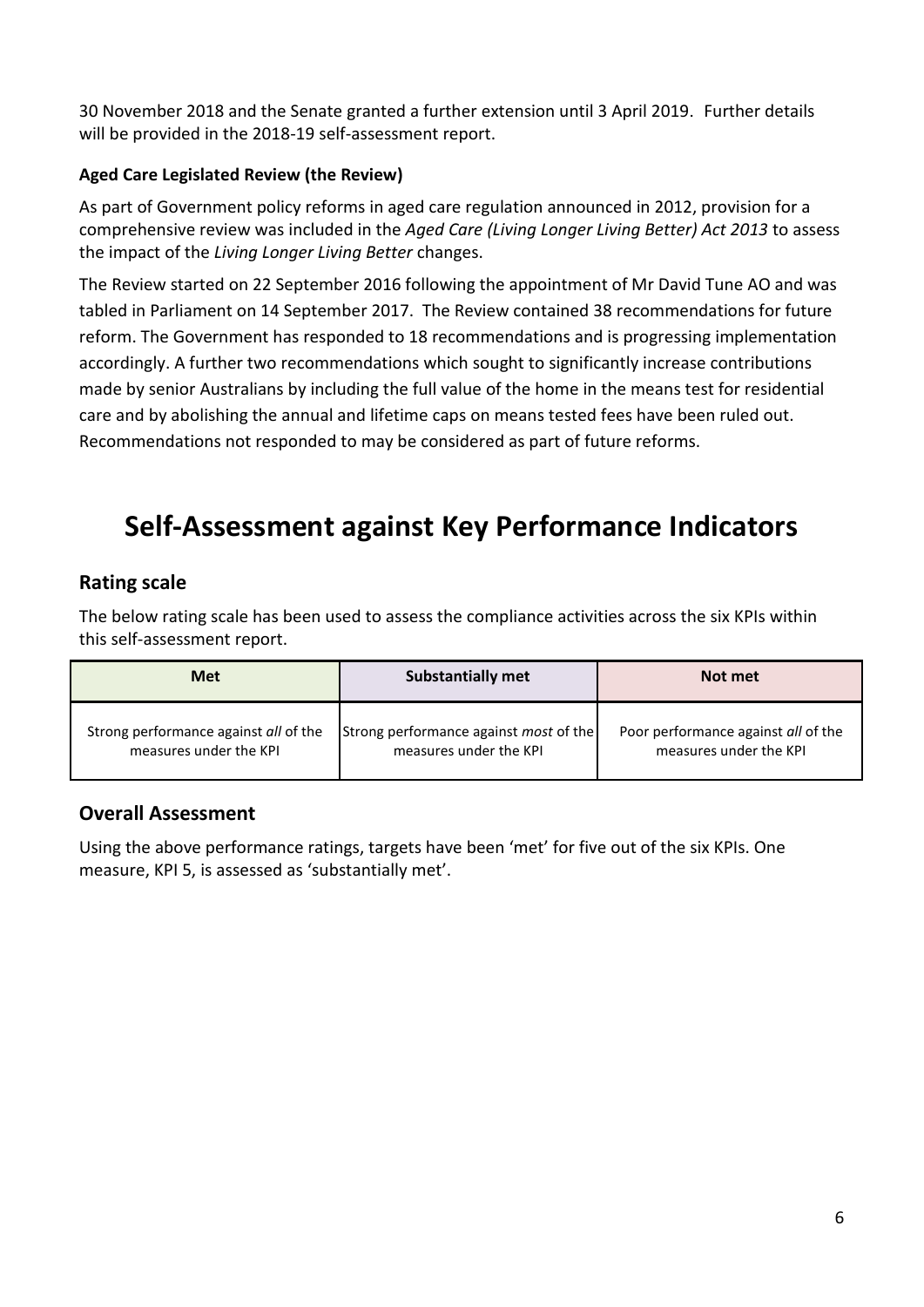## **2017-18 Performance Reporting**

<span id="page-7-1"></span><span id="page-7-0"></span>

| KPI 1 - Regulators do not unnecessarily impede the efficient operation of regulated<br>entities |                                                                                                                                                                                                                                                                                                                                                                                                                                                  |  |
|-------------------------------------------------------------------------------------------------|--------------------------------------------------------------------------------------------------------------------------------------------------------------------------------------------------------------------------------------------------------------------------------------------------------------------------------------------------------------------------------------------------------------------------------------------------|--|
| <b>Measures/Metrics</b>                                                                         | <b>Evidence (Performance in 2017-18)</b>                                                                                                                                                                                                                                                                                                                                                                                                         |  |
| Measure 1:1 We<br>demonstrate and apply an                                                      | The department has worked with the aged care sector to progressively<br>implement significant reforms to the delivery of aged care.                                                                                                                                                                                                                                                                                                              |  |
| understanding of the<br>operating environment of<br>providers of aged care.                     | To support the public (including consumers and carers) and departmental<br>staff to understand the impact of the aged care reforms on provider<br>operating environments, the department conducted workshops, roadshows,                                                                                                                                                                                                                         |  |
| Measure 1.2: We engage<br>stakeholders (including<br>providers) in the                          | technical reference groups, education and training (internal), presentations<br>(internal), webinars, and information on the My Aged Care website and the<br>internal intranet site.                                                                                                                                                                                                                                                             |  |
| development of options to<br>reduce compliance costs.                                           | These activities enable the department to understand the operating<br>environment of the sector. Further, they facilitate stakeholders' awareness<br>and understanding of regulatory requirements and processes, which in turn<br>reduces unintended non-compliance, and the associated regulatory burden.                                                                                                                                       |  |
|                                                                                                 | <b>Aged Care Approvals Rounds (ACAR)</b>                                                                                                                                                                                                                                                                                                                                                                                                         |  |
|                                                                                                 | The department consulted with industry, stakeholder groups, peak bodies<br>and state and local government in considering improvements to the ACAR.<br>It explored the Government's role in controlling the number and mix of<br>places for residential care and home care, and tested the number and mix of<br>available places.                                                                                                                 |  |
|                                                                                                 | To allocate new residential aged care places, short-term restorative care<br>places and residential aged care capital grants, the department sought<br>applications to a competitive assessment process called the ACAR.<br>Following each ACAR, learnings are analysed to improve or streamline the<br>process for providers.                                                                                                                   |  |
|                                                                                                 | <b>Consultation</b>                                                                                                                                                                                                                                                                                                                                                                                                                              |  |
|                                                                                                 | The department consulted extensively with, and regularly sought input<br>from, industry and peak provider and consumer bodies during reform<br>processes. The department utilised the feedback received during these<br>consultations to deliver the reforms in a manner that minimised the impact<br>on providers and clients.                                                                                                                  |  |
|                                                                                                 | <b>Flexible Aged Care Services</b>                                                                                                                                                                                                                                                                                                                                                                                                               |  |
|                                                                                                 | The department engaged with Transition Care Programme (TCP) and<br>Short-Term Restorative Care Programme providers through bi-annual<br>teleconferences to discuss program issues, proposed solutions to provider<br>concerns and shared policy advice. In addition to this, in some jurisdictions<br>there were face-to-face meetings which provided further opportunities to<br>raise issues and provide feedback on processes and procedures. |  |
| <b>Self-assessed rating:</b>                                                                    | <b>Met</b>                                                                                                                                                                                                                                                                                                                                                                                                                                       |  |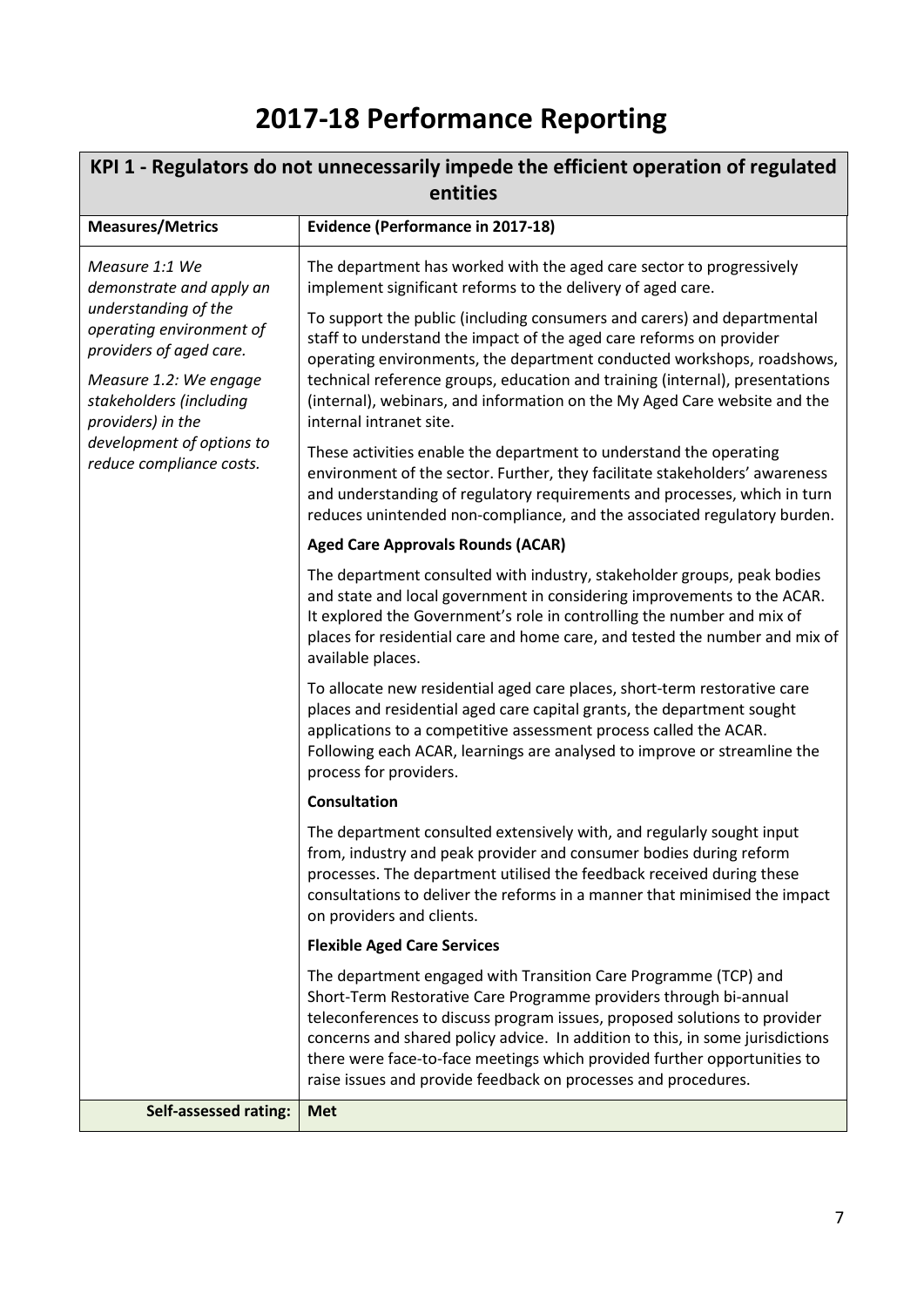### <span id="page-8-0"></span>**KPI 2 - Communication with regulated entities is clear, targeted and effective**

| <b>Measures/Metrics</b>                                                                                                                                                                                                                                                                                                                     | <b>Evidence (Performance in 2017-18)</b>                                                                                                                                                                                                                                                                                                                                                                                                 |
|---------------------------------------------------------------------------------------------------------------------------------------------------------------------------------------------------------------------------------------------------------------------------------------------------------------------------------------------|------------------------------------------------------------------------------------------------------------------------------------------------------------------------------------------------------------------------------------------------------------------------------------------------------------------------------------------------------------------------------------------------------------------------------------------|
| Measure 2.1: We provide guidance and<br>information to providers that is up to date,<br>clear, accessible and concise through<br>appropriate media.<br>Measure 2.2: We are open and transparent in<br>our dealings with providers to ensure<br>regulatory functions are clearly explained and<br>offers providers information that supports | The department provided information, tools and resources<br>to support aged care providers to understand their<br>legislated responsibilities, particularly new reforms<br>impacting on how they provide care and services. We<br>published guidelines, fact sheets, videos and other<br>resources for aged care service providers. All published<br>materials meet accessibility guidelines, or have appropriate<br>exemptions applied. |
| them in complying with the Aged Care Act                                                                                                                                                                                                                                                                                                    | <b>Prudential compliance</b>                                                                                                                                                                                                                                                                                                                                                                                                             |
| 1997.                                                                                                                                                                                                                                                                                                                                       | We continued to provide guidance to providers to assist<br>with compliance. In 2017-18 the department commenced<br>a program of Prudential Reviews with residential aged care<br>providers. Through this program the department engaged<br>with approved providers to identify, manage and educate<br>individual providers and the industry about the prudential<br>regulatory requirements.                                             |
|                                                                                                                                                                                                                                                                                                                                             | Participation in the program was voluntary and allowed<br>the department to gain an understanding of the<br>effectiveness of the prudential regulatory RPF. This<br>program simplified the process for resolving issues and cut<br>down time taken to address issues.                                                                                                                                                                    |
|                                                                                                                                                                                                                                                                                                                                             | <b>Provider responsibilities</b>                                                                                                                                                                                                                                                                                                                                                                                                         |
|                                                                                                                                                                                                                                                                                                                                             | We continued to publish guidelines to assist providers with<br>application processes and to understand the regulatory<br>RPF e.g. Short - Term Restorative Care booklet and FAQs,<br>Aged Care Funding Instrument (ACFI) User Guide. The<br>Aged Care Financial Report Guide is updated annually.                                                                                                                                        |
|                                                                                                                                                                                                                                                                                                                                             | The department delivered targeted information, statistics<br>and education about provider responsibilities using a<br>variety of media appropriate to the message and audience.<br>This included, e.g. webinars, electronic newsletters, and<br>bulk messaging as needed.                                                                                                                                                                |
|                                                                                                                                                                                                                                                                                                                                             | <b>Allocation of places</b>                                                                                                                                                                                                                                                                                                                                                                                                              |
|                                                                                                                                                                                                                                                                                                                                             | The department published comprehensive guidance for<br>applicants in each ACAR, including demographic planning<br>data and heat maps highlighting the areas of need for new<br>aged care places within Australia. For probity and fairness<br>published information ensured that all applicants had<br>access to the same information during the application<br>process.                                                                 |
|                                                                                                                                                                                                                                                                                                                                             | <b>Communication with providers</b>                                                                                                                                                                                                                                                                                                                                                                                                      |
|                                                                                                                                                                                                                                                                                                                                             | Aged care information was distributed to providers<br>through an Aged Care Industry Newsletter emailed<br>fortnightly and a short message subscription service                                                                                                                                                                                                                                                                           |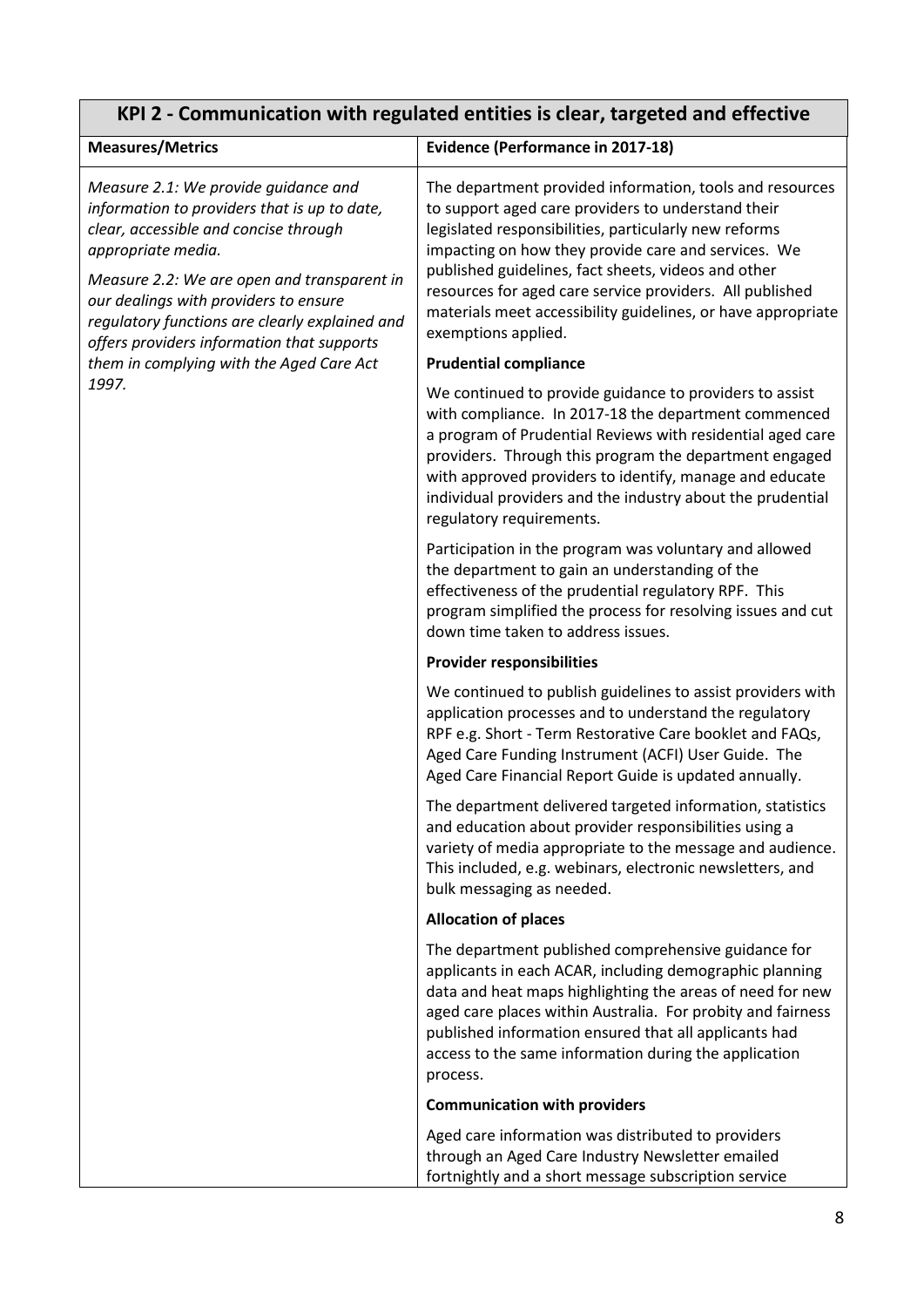| KPI 2 - Communication with regulated entities is clear, targeted and effective |                                                                                                                                                                                                                                                                                                                                                                                                                                            |
|--------------------------------------------------------------------------------|--------------------------------------------------------------------------------------------------------------------------------------------------------------------------------------------------------------------------------------------------------------------------------------------------------------------------------------------------------------------------------------------------------------------------------------------|
| <b>Measures/Metrics</b>                                                        | <b>Evidence (Performance in 2017-18)</b>                                                                                                                                                                                                                                                                                                                                                                                                   |
|                                                                                | (known as BIDS) via email to ensure up to date information<br>was available. Links to these messages, as well as policies<br>and guidelines was made available on the department's<br>website.                                                                                                                                                                                                                                             |
|                                                                                | Aged care providers have a responsibility to risk manage<br>for any emergency event that may occur. In this context<br>emergency events are deemed to be natural disaster<br>events rather than a communicable disease outbreak. In<br>Australia these events are more likely to occur in summer,<br>when Australia's temperatures reach extremes and the risk<br>of cyclones, bushfire and storm events are more likely to<br>occur.      |
|                                                                                | Information on risk management for emergency events<br>was previously sent out yearly, before the high risk season,<br>through a letter to providers registered for the<br>department's e-newsletter. This process was reviewed in<br>this assessment period and the information is now made<br>available all year round through the department's website,<br>with reminders sent to providers to periodically review this<br>information. |
| <b>Self-assessed rating:</b>                                                   | <b>Met</b>                                                                                                                                                                                                                                                                                                                                                                                                                                 |

### **KPI 2 - Communication with regulated entities is clear, targeted and effective**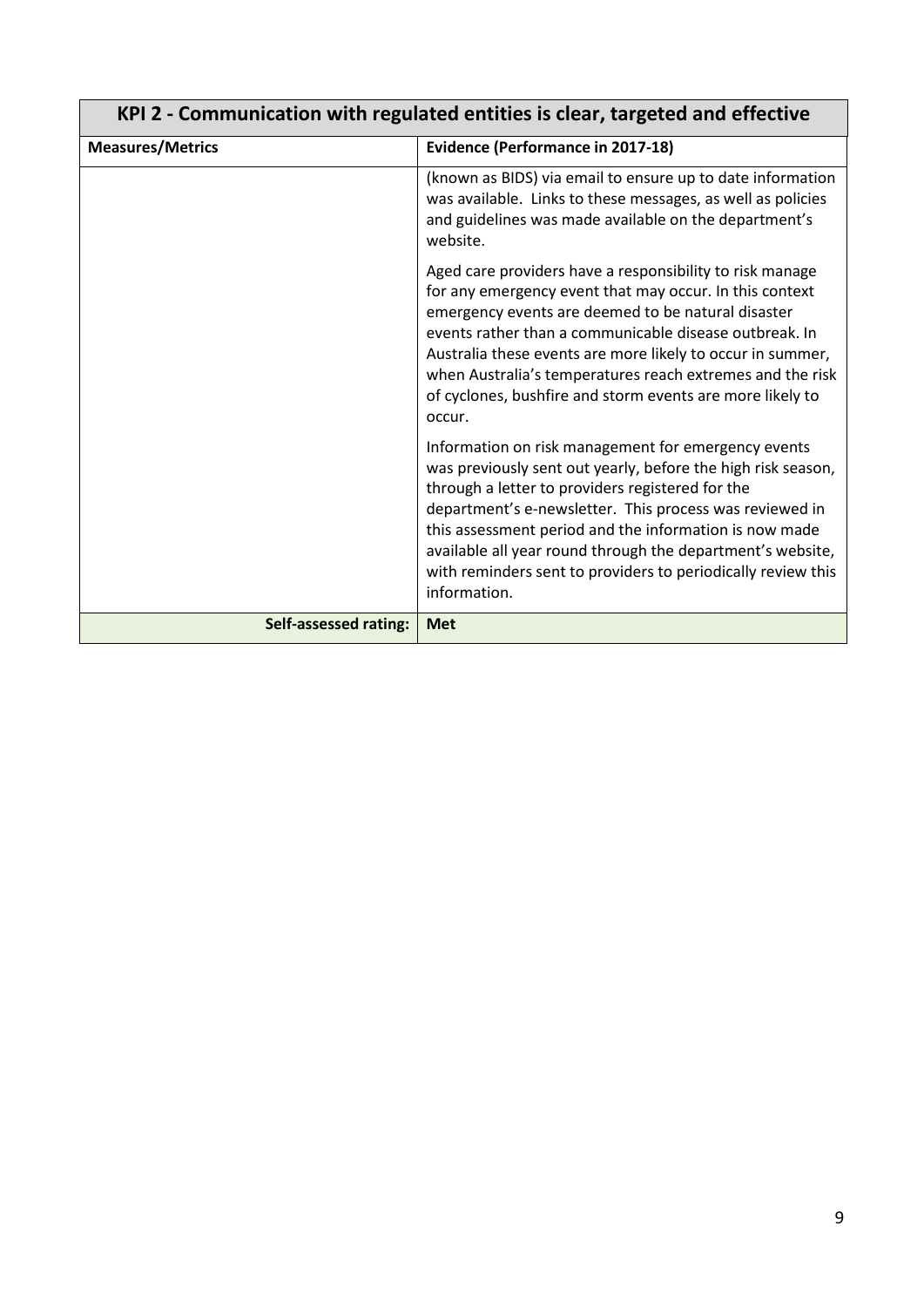### <span id="page-10-0"></span>**KPI 3 - Actions undertaken by regulators are proportionate to the regulatory risk being managed**

| <b>Measures/Metrics</b>                                                                                                                                                                                                                                                                                                                                                                   | <b>Evidence (Performance in 2017-18)</b>                                                                                                                                                                                                                                                                                                                                                                                                                                                                             |
|-------------------------------------------------------------------------------------------------------------------------------------------------------------------------------------------------------------------------------------------------------------------------------------------------------------------------------------------------------------------------------------------|----------------------------------------------------------------------------------------------------------------------------------------------------------------------------------------------------------------------------------------------------------------------------------------------------------------------------------------------------------------------------------------------------------------------------------------------------------------------------------------------------------------------|
| Measure 3.1: We apply a risk-based<br>proportionate approach to compliance<br>obligations, engagement and regulatory<br>enforcement actions<br>Measure 3.2: Our approach to assessing<br>regulatory risk is regularly reviewed.<br>Strategies, activities and enforcement actions<br>are amended to reflect changing priorities<br>that result from new and evolving regulatory<br>issues | The aged care legislative framework is underpinned by a<br>national policy to manage responses to non-compliance.<br>This provides for a graduated response proportionate to<br>the circumstances of the case, and is explained to<br>providers in our 'Aged Care Compliance Policy Statement<br>2015-17'. In 2016-17 we identified managing regulatory<br>risk as a high priority, and it remained a priority in 2017-18.<br><b>ACFI</b><br>The ACFI is a resource allocation instrument that assesses              |
|                                                                                                                                                                                                                                                                                                                                                                                           | core care needs as a basis for allocating funding.<br>The approach for regulatory risk in the ACFI Program is<br>re-evaluated regularly. Improvement strategies are tested<br>with providers through:                                                                                                                                                                                                                                                                                                                |
|                                                                                                                                                                                                                                                                                                                                                                                           | trialling different review modalities e.g. desk reviews<br>٠<br>and single domain reviews<br>ensuring greater national consistency of site visits to<br>٠<br>minimise time impost on providers.                                                                                                                                                                                                                                                                                                                      |
|                                                                                                                                                                                                                                                                                                                                                                                           | Changes implemented in 2017-18 resulted in fewer ACFI<br>reviews being undertaken but with a significantly increased<br>downgrade rate. In 2016-17, there were 10,318 reviews of<br>ACFI claims resulting in a downgrade rate of 25.8 per cent.<br>In 2017-18, 6,634 reviews were undertaken with a<br>downgrade rate of 34.5 per cent.                                                                                                                                                                              |
|                                                                                                                                                                                                                                                                                                                                                                                           | <b>ACAR</b>                                                                                                                                                                                                                                                                                                                                                                                                                                                                                                          |
|                                                                                                                                                                                                                                                                                                                                                                                           | A risk assessment was conducted on each ACAR, aligned to<br>the department's risk framework and all identified risks<br>managed by the ACAR Project Board. Guidance was<br>provided to ACAR officers about contact with providers,<br>conflict of interest, completing assessments and making<br>recommendations. Officers followed quality assurance<br>parameters set by the terms of reference of the ACAR<br>planning process. At least one quality review was<br>undertaken before each decision was finalised. |
|                                                                                                                                                                                                                                                                                                                                                                                           | Decisions relating to allocation of places are managed in<br>line with the Act. Specific policies and procedures have<br>been developed to minimise risk and support appropriate<br>adherence to regulation. These processes extend to<br>internal quality assurance of decisions and external<br>mechanisms for review of decisions.                                                                                                                                                                                |
|                                                                                                                                                                                                                                                                                                                                                                                           | <b>Training</b>                                                                                                                                                                                                                                                                                                                                                                                                                                                                                                      |
|                                                                                                                                                                                                                                                                                                                                                                                           | 2017-18 saw the implementation of a training package<br>'Risk in Aged Care' for staff in compliance roles. The new<br>training package aligned our approach to assessing                                                                                                                                                                                                                                                                                                                                             |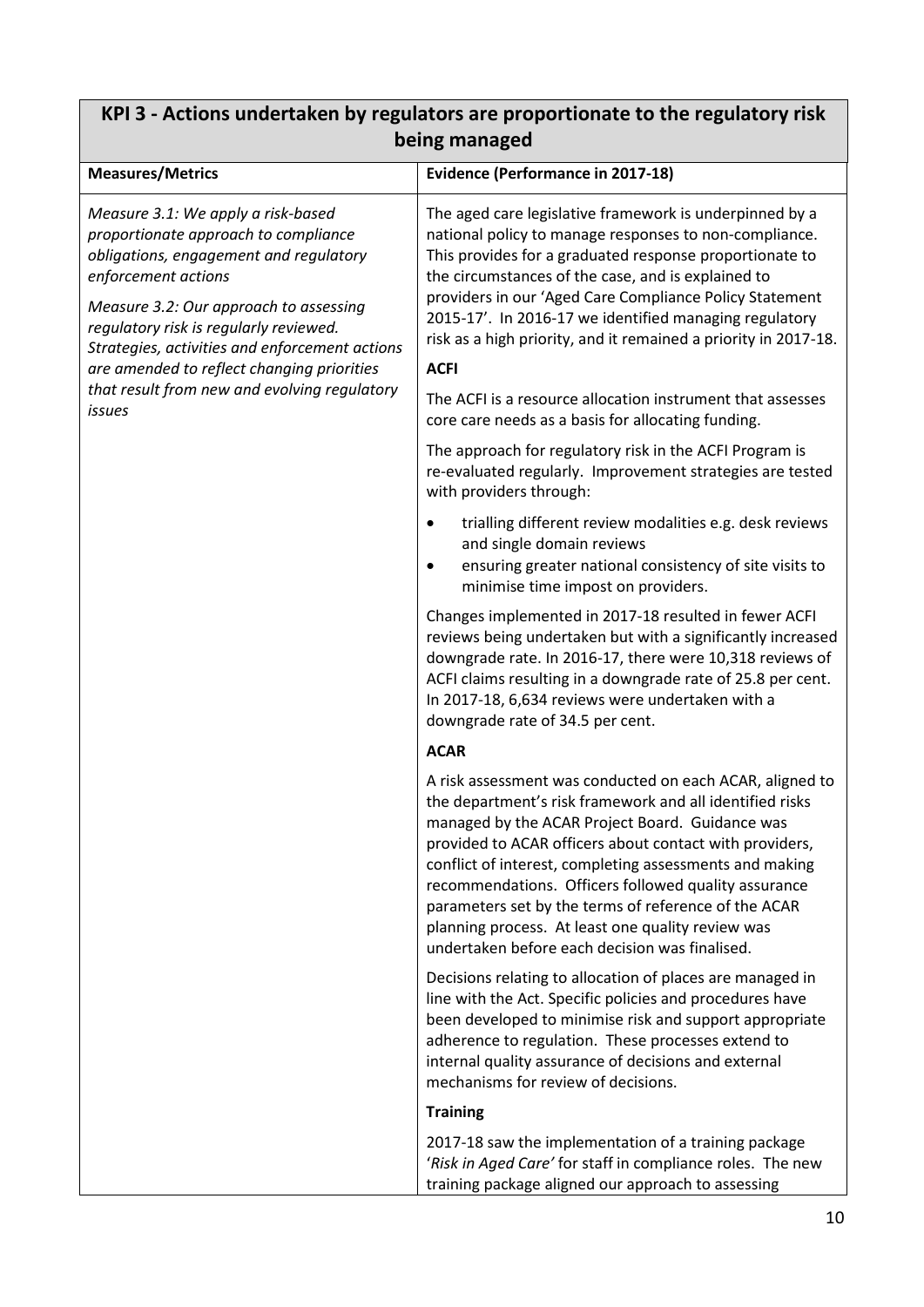| KPI 3 - Actions undertaken by regulators are proportionate to the regulatory risk<br>being managed |                                                                                                                                                                                                                                                                                                                                                                       |
|----------------------------------------------------------------------------------------------------|-----------------------------------------------------------------------------------------------------------------------------------------------------------------------------------------------------------------------------------------------------------------------------------------------------------------------------------------------------------------------|
| <b>Measures/Metrics</b>                                                                            | <b>Evidence (Performance in 2017-18)</b>                                                                                                                                                                                                                                                                                                                              |
|                                                                                                    | regulatory risk with current international best practice.<br>The training also complemented the compliance and<br>compulsory reporting programs that were re-profiled (i.e.<br>delivery was centralised from a multiple location<br>approach). The training improved our approach to our<br>compliance obligations, engagement and regulatory<br>enforcement actions. |
|                                                                                                    | <b>Quality</b>                                                                                                                                                                                                                                                                                                                                                        |
|                                                                                                    | The TCP Guidelines included a Quality Assurance<br>Framework which dealt with internal and external<br>complaints processes, and a Quality Improvement<br>Framework. Consistent with the Guidelines, the relevant<br>complaints bodies are the state and territory complaints<br>bodies.                                                                              |
| Self-assessed rating:                                                                              | <b>Met</b>                                                                                                                                                                                                                                                                                                                                                            |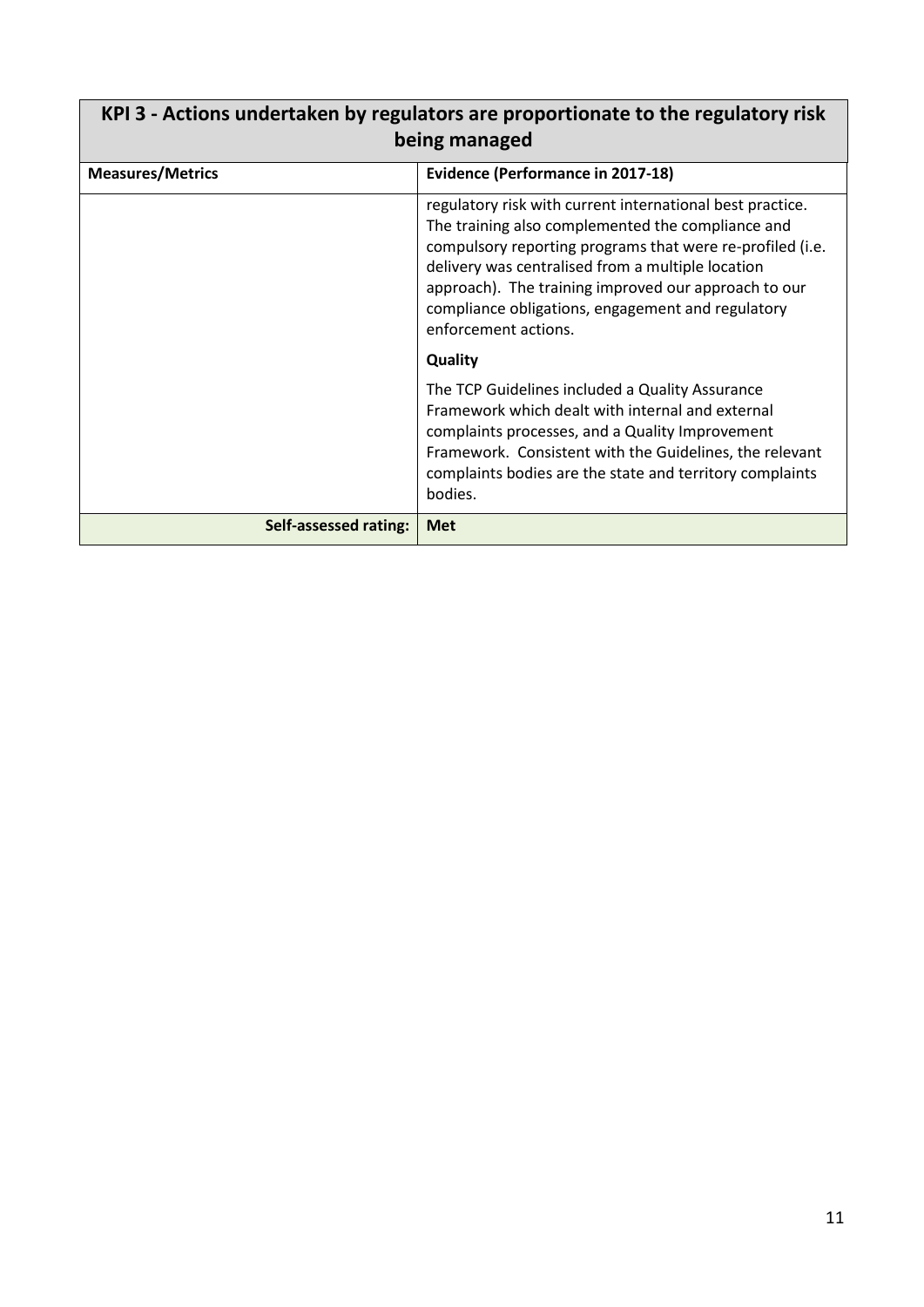<span id="page-12-0"></span>

| KPI 4 - Compliance and monitoring approaches are streamlined and co-ordinated                                                                                                                                                 |                                                                                                                                                                                                                                                                                                                                                                                                                                                                                                                                                         |  |
|-------------------------------------------------------------------------------------------------------------------------------------------------------------------------------------------------------------------------------|---------------------------------------------------------------------------------------------------------------------------------------------------------------------------------------------------------------------------------------------------------------------------------------------------------------------------------------------------------------------------------------------------------------------------------------------------------------------------------------------------------------------------------------------------------|--|
| <b>Measures/Metrics</b>                                                                                                                                                                                                       | <b>Evidence (Performance in 2017-18)</b>                                                                                                                                                                                                                                                                                                                                                                                                                                                                                                                |  |
| Measure 4.1: The department only<br>requests information when required by                                                                                                                                                     | The department worked in a complementary and co-operative<br>way with our partner regulators.                                                                                                                                                                                                                                                                                                                                                                                                                                                           |  |
| aged care legislation and in other<br>circumstances when it is necessary for                                                                                                                                                  | <b>Communication with providers</b>                                                                                                                                                                                                                                                                                                                                                                                                                                                                                                                     |  |
| the department to make evidence based<br>decisions.<br>Measure 4.2: The department conducts<br>compliance activities in a coordinated,<br>predictable and streamlined manner<br>which is understood by approved<br>providers. | The department sought information from providers on a range<br>of matters only when necessary for the purposes of the<br>legislation, and afforded providers the opportunity to respond to<br>the concerns identified. Statutory powers were used to gather<br>information only when the department had a genuine need to<br>investigate provider compliance.                                                                                                                                                                                           |  |
|                                                                                                                                                                                                                               | A streamlined approach was applied to the process of<br>transferring allocations of places and harnessing internal<br>information to make decisions, where it is available, in<br>preference to seeking it from providers. Information was only<br>sought on applications where it supported departmental<br>decision making.                                                                                                                                                                                                                           |  |
|                                                                                                                                                                                                                               | Communication with other aged care regulatory agencies                                                                                                                                                                                                                                                                                                                                                                                                                                                                                                  |  |
|                                                                                                                                                                                                                               | The improved information sharing processes with the<br>Complaints Commissioner and Quality Agency (implemented in<br>2016-17) includes regular interagency case management<br>meetings when issues arise.                                                                                                                                                                                                                                                                                                                                               |  |
|                                                                                                                                                                                                                               | In addition, regular meetings over the assessment period<br>between the department and the then Complaints<br>Commissioner, and the department and the then Quality Agency<br>has offered the opportunity to provide updates on regulatory<br>activity for senior executive and operational staff. Taking this<br>collaborative approach has helped all parties to conduct<br>compliance activities in a coordinated and streamlined manner.                                                                                                            |  |
|                                                                                                                                                                                                                               | Non-compliance and complaints                                                                                                                                                                                                                                                                                                                                                                                                                                                                                                                           |  |
|                                                                                                                                                                                                                               | The department made a large number of referrals to the Quality<br>Agency that assisted targeted monitoring activity. When serious<br>non-compliance was identified, the department and the Quality<br>Agency acted in accordance with their regulatory functions and<br>assisted an approved provider to return to compliance with<br>statutory requirements as quickly as possible. By doing this, the<br>risk to the care and safety of older Australians in aged care is<br>mitigated quickly or further action is taken as a matter of<br>priority. |  |
|                                                                                                                                                                                                                               | A case management approach was the methodology applied by<br>the three parties who were involved in the complaints process,<br>i.e. Complaints Commissioner, the department and the Quality<br>Agency. This approach responded to the risk level and the<br>potential harm to care recipients.                                                                                                                                                                                                                                                          |  |
| <b>Self-assessed rating:</b>                                                                                                                                                                                                  | <b>Met</b>                                                                                                                                                                                                                                                                                                                                                                                                                                                                                                                                              |  |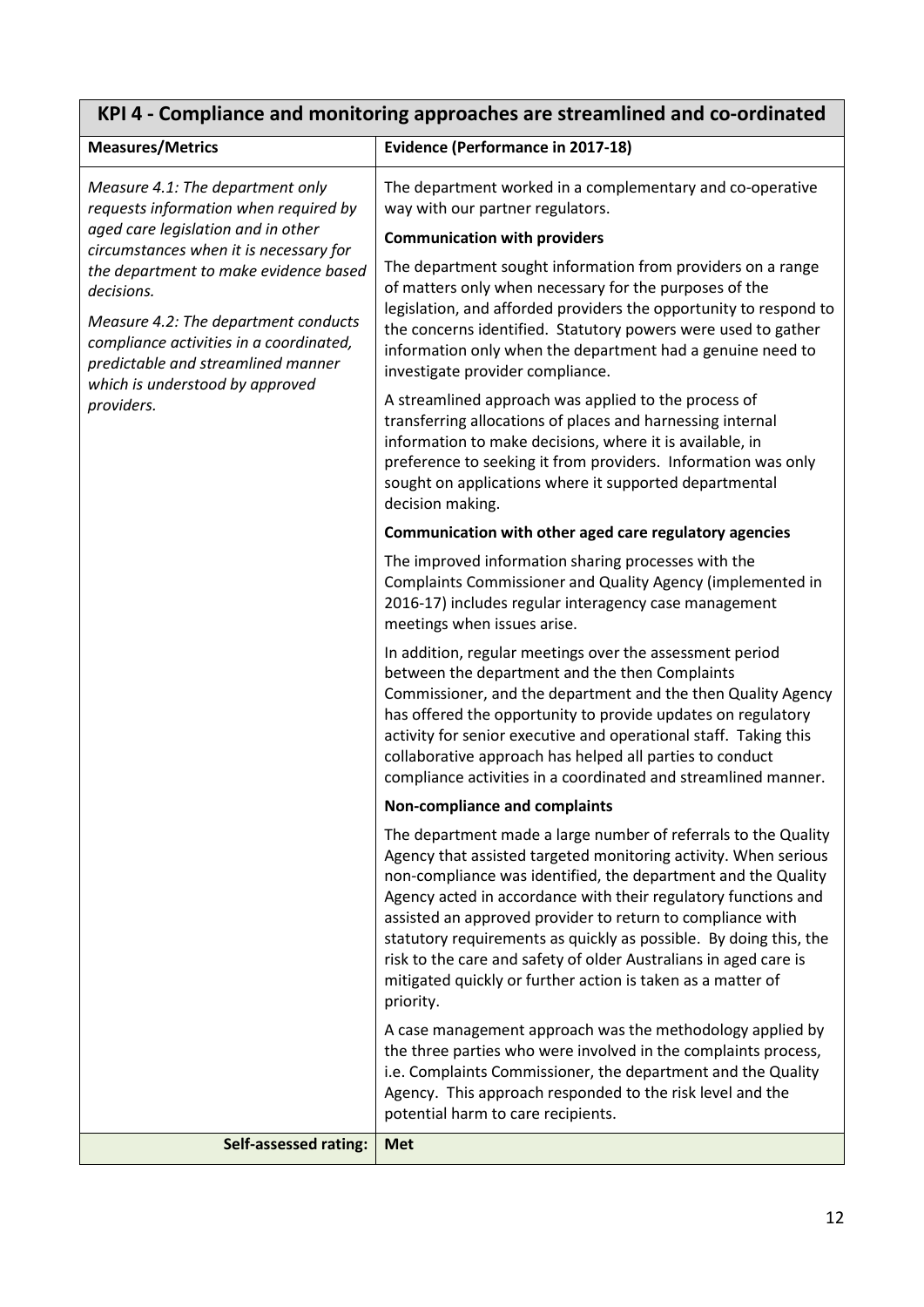<span id="page-13-0"></span>

| KPI 5 - Regulators are open and transparent in their dealings with regulated entities                                                                                                                                                                              |                                                                                                                                                                                                                                                                                                                                                                                                                                                                                                                                                                  |  |
|--------------------------------------------------------------------------------------------------------------------------------------------------------------------------------------------------------------------------------------------------------------------|------------------------------------------------------------------------------------------------------------------------------------------------------------------------------------------------------------------------------------------------------------------------------------------------------------------------------------------------------------------------------------------------------------------------------------------------------------------------------------------------------------------------------------------------------------------|--|
| <b>Measures/Metrics</b>                                                                                                                                                                                                                                            | <b>Evidence (Performance in 2017-18)</b>                                                                                                                                                                                                                                                                                                                                                                                                                                                                                                                         |  |
| Measure 5.1: Our decisions and advice to<br>providers is provided in a timely manner,<br>clearly articulating expectations and the<br>underlying reasons for decisions.<br>Measure 5.2: Our performance measurement<br>results are published in a timely manner to | The department made decisions on a wide range of matters<br>including meeting responsibilities relating to quality of care;<br>entry to the Commonwealth-funded industry; allocation and<br>transfer of places; claiming subsidies; ACFI reviews; meeting<br>prudential standards; security of tenure; and revoking<br>approved provider status under the Act.                                                                                                                                                                                                   |  |
| ensure accountability to the public.                                                                                                                                                                                                                               | <b>Decision making</b>                                                                                                                                                                                                                                                                                                                                                                                                                                                                                                                                           |  |
|                                                                                                                                                                                                                                                                    | Each decision made has followed an established process to<br>review, check and monitor the quality of the decision made<br>and to ensure decisions were carried out in accordance with<br>statutory requirements. We adhere to the principles of good<br>decision-making, including drawing on the expertise of<br>quality reviewers and internal legal services. Providers<br>affected by a decision were given a formal 'notice of<br>decision' and were directly contacted by the department.                                                                 |  |
|                                                                                                                                                                                                                                                                    | Timelines for decision processes by the department are<br>generally set in legislation. Where timeframes are not set in<br>legislation for the department to make a decision on<br>provider non-compliance we published timeframes<br>established under policy settings.                                                                                                                                                                                                                                                                                         |  |
|                                                                                                                                                                                                                                                                    | <b>Aged Care Funding Instrument</b>                                                                                                                                                                                                                                                                                                                                                                                                                                                                                                                              |  |
|                                                                                                                                                                                                                                                                    | The department's approach to the ACFI compliance<br>monitoring, known as the ACFI review process, was reviewed<br>by Ernst and Young to update the approach being taken to<br>ensure it is consistently applied and in line with best<br>practice.                                                                                                                                                                                                                                                                                                               |  |
|                                                                                                                                                                                                                                                                    | ACFI data and information about the expected and actual<br>performance of the regulatory program is released annually.                                                                                                                                                                                                                                                                                                                                                                                                                                           |  |
|                                                                                                                                                                                                                                                                    | <b>Approval of providers</b>                                                                                                                                                                                                                                                                                                                                                                                                                                                                                                                                     |  |
|                                                                                                                                                                                                                                                                    | On 1 July 2018, the department released a new application<br>form and guidance material to assist applicants understand<br>the statutory requirements of becoming an approved<br>provider of Home Care. This was in response to the growth<br>of the sector during 2017-18, and a corresponding drop in<br>meeting targets for processing new approved provider<br>applications.                                                                                                                                                                                 |  |
|                                                                                                                                                                                                                                                                    | The number of Home Care provider applications received by<br>the department increased by 140 per cent on previous years<br>which exceeded both the number anticipated and resourced.<br>This growth was characterised by a very high proportion of<br>first-time applicants with limited to no experience and/or<br>understanding of the statutory requirements of becoming an<br>approved provider of aged care. This in turn reduced the<br>quality and completeness of applications, making processing<br>and assessment more complex and time consuming. The |  |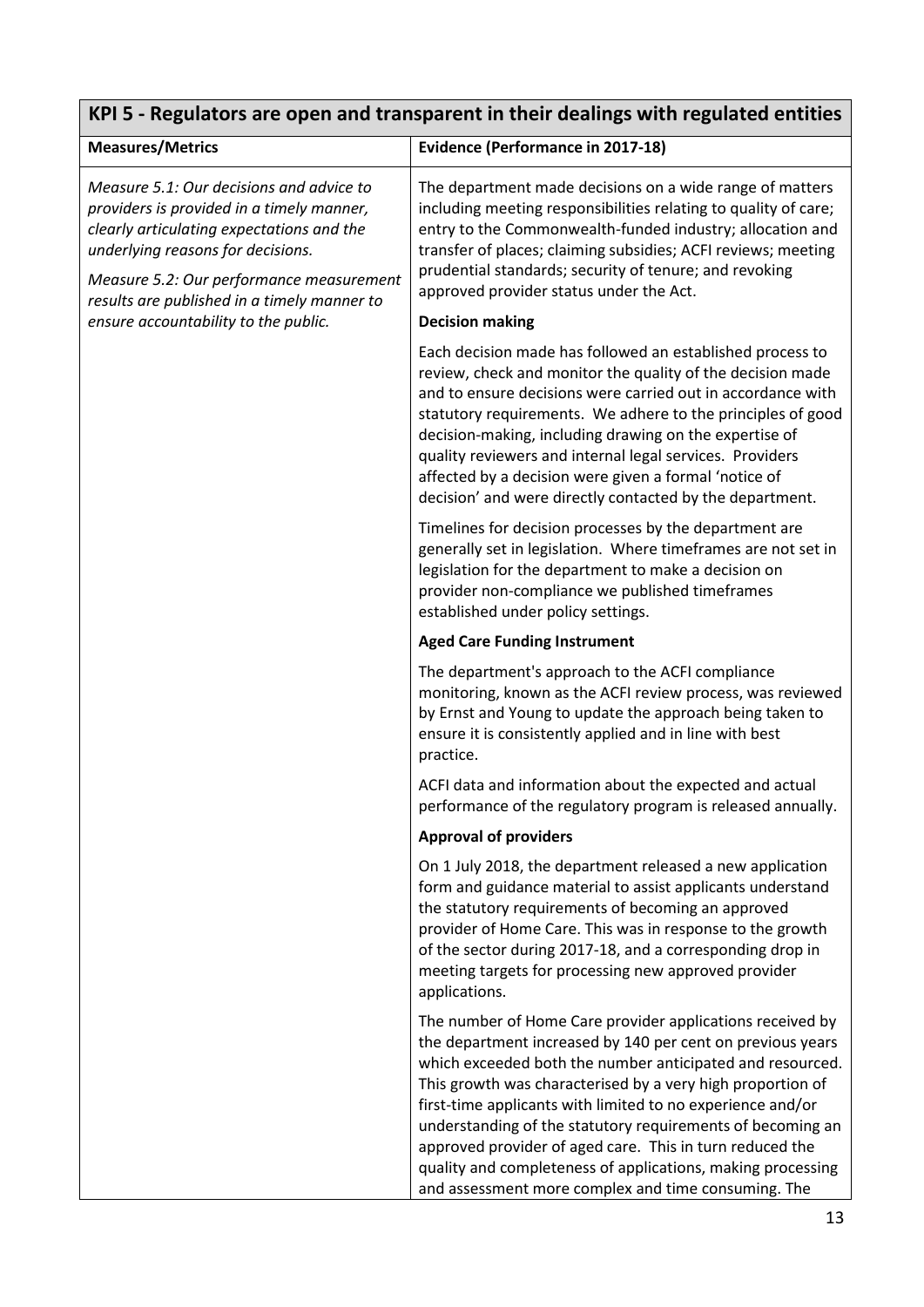| KPI 5 - Regulators are open and transparent in their dealings with regulated entities |                                                                                                                                                                                                                                                                                                                                                                                                                                                                       |  |
|---------------------------------------------------------------------------------------|-----------------------------------------------------------------------------------------------------------------------------------------------------------------------------------------------------------------------------------------------------------------------------------------------------------------------------------------------------------------------------------------------------------------------------------------------------------------------|--|
| <b>Measures/Metrics</b>                                                               | <b>Evidence (Performance in 2017-18)</b>                                                                                                                                                                                                                                                                                                                                                                                                                              |  |
|                                                                                       | department also implemented more stringent management<br>of the application process during the year.                                                                                                                                                                                                                                                                                                                                                                  |  |
|                                                                                       | The combination of these factors resulted in the department<br>not meeting the legislated timeframes for finalising<br>applications to become an approved provider in the 2017-18<br>reportable period, with 36 per cent of applications finalised<br>within the statutory timeframe.                                                                                                                                                                                 |  |
|                                                                                       | Workforce planning is currently underway to better meet<br>demand.                                                                                                                                                                                                                                                                                                                                                                                                    |  |
|                                                                                       | <b>Performance Reporting and Stakeholder Information</b>                                                                                                                                                                                                                                                                                                                                                                                                              |  |
|                                                                                       | Performance information is published in various forms.<br>Accessible versions of reports are available on the<br>Department's website. Stakeholders were given detailed<br>information about our dealings with providers through:                                                                                                                                                                                                                                     |  |
|                                                                                       | Information available on the My Aged Care website in<br>$\bullet$<br>relation to compliance action taken by the department<br>against providers of aged care. All sanctions were<br>published on My Aged Care.                                                                                                                                                                                                                                                        |  |
|                                                                                       | Allocations of places were published on the department's<br>website at the time ACAR outcomes were announced.                                                                                                                                                                                                                                                                                                                                                         |  |
|                                                                                       | The Report on the Operation of the Aged Care Act<br>included information about provider compliance with<br>responsibilities, the imposition of sanctions, ACFI<br>reconsideration decisions and information regarding the<br>Accommodation Payment Guarantee Scheme.                                                                                                                                                                                                  |  |
|                                                                                       | The Portfolio Budget Statement (PBS) showed the<br>proposed allocation of resources to government<br>outcomes for the upcoming financial year.                                                                                                                                                                                                                                                                                                                        |  |
|                                                                                       | The department's Annual Report demonstrated our<br>actual performance against the proposed aged care<br>regulatory objectives and targets as published in the PBS.                                                                                                                                                                                                                                                                                                    |  |
|                                                                                       | <b>Assessment rating</b>                                                                                                                                                                                                                                                                                                                                                                                                                                              |  |
|                                                                                       | While the aggregate of evidence against these measures<br>substantiate achieving KPI 5, the unanticipated delays in<br>processing provider applications indicate that there is room<br>for improvement. As such, balancing the weight of the other<br>evidence with this result, and considering the operating<br>context, the overall assessment for KPI 5 is 'Substantially<br>Met'; defined as "Strong performance against most of the<br>measures under the KPI". |  |
| Self-assessed rating:                                                                 | <b>Substantially Met</b>                                                                                                                                                                                                                                                                                                                                                                                                                                              |  |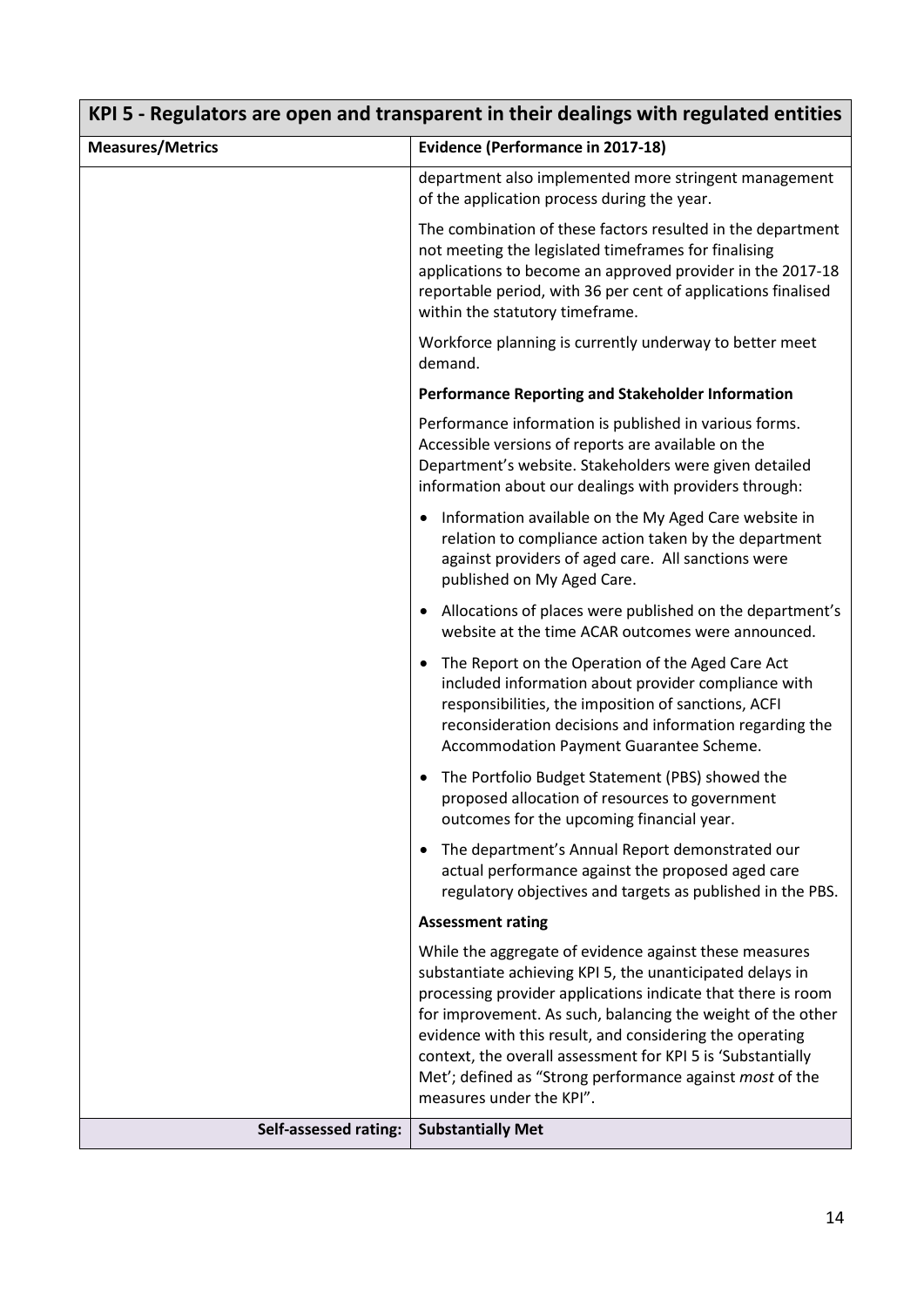### <span id="page-15-0"></span>**KPI 6 - Regulators actively contribute to the continuous improvement of regulatory frameworks**

| <b>Measures/Metrics</b>                                                                                                                                                                                                                                                                                        | <b>Evidence (Performance in 2017-18)</b>                                                                                                                                                                                                                                                                                                                                                                                                                                              |
|----------------------------------------------------------------------------------------------------------------------------------------------------------------------------------------------------------------------------------------------------------------------------------------------------------------|---------------------------------------------------------------------------------------------------------------------------------------------------------------------------------------------------------------------------------------------------------------------------------------------------------------------------------------------------------------------------------------------------------------------------------------------------------------------------------------|
| Measure 6.1: We establish cooperative and<br>collaborative relationships with providers to<br>promote trust and improve the efficiency and<br>effectiveness of the regulatory framework.<br>Measure 6.2: We implement continuous<br>improvement strategies across key<br>compliance activities with providers. | Most ACFI reviews were undertaken as site visits at<br>residential aged care facilities and included an exit interview<br>with the approved provider's ACFI representatives. These<br>interviews were part of the collaborative relationship with<br>providers to promote confidence in the consistency of the<br>regulatory framework. Feedback was incorporated into new<br>system development and continuous improvement of the<br>program such as updates to the ACFI User Guide. |
|                                                                                                                                                                                                                                                                                                                | <b>Prudential Compliance</b>                                                                                                                                                                                                                                                                                                                                                                                                                                                          |
|                                                                                                                                                                                                                                                                                                                | The department established strong relationships in<br>prudential compliance through the development and<br>implementation of the prudential review program.                                                                                                                                                                                                                                                                                                                           |
|                                                                                                                                                                                                                                                                                                                | Through the prudential review program the department was<br>able to work transparently with providers to demonstrate<br>why prudential regulation is an integral part of the<br>compliance framework. This has been acknowledged by<br>providers during the site visits.                                                                                                                                                                                                              |
|                                                                                                                                                                                                                                                                                                                | <b>Aged Care Approvals Rounds</b>                                                                                                                                                                                                                                                                                                                                                                                                                                                     |
|                                                                                                                                                                                                                                                                                                                | As a regulator, we actively considered the lessons learned<br>from past regulatory action and the ACAR, and used this<br>information to improve our internal processes.                                                                                                                                                                                                                                                                                                               |
|                                                                                                                                                                                                                                                                                                                | Each ACAR had a preceding planning phase involving<br>consultation and the identification of opportunities to<br>streamline processes.                                                                                                                                                                                                                                                                                                                                                |
|                                                                                                                                                                                                                                                                                                                | The department contributed to a number of reviews and<br>inquiries on aged care regulation during this self-assessment<br>period as outlined below.                                                                                                                                                                                                                                                                                                                                   |
|                                                                                                                                                                                                                                                                                                                | Completed                                                                                                                                                                                                                                                                                                                                                                                                                                                                             |
|                                                                                                                                                                                                                                                                                                                | Review of National Aged Care Quality Regulatory<br>Process (Ms Carnell AO & Professor Paterson ONZM)<br>Aged Care Legislated Review (Mr Tune AO PSM)<br>House of Representatives Inquiry into the Quality of<br>Care in Residential Aged Care Facilities in Australia<br>Senate Inquiry into the financial and tax practices of<br>for-profit aged care providers.                                                                                                                    |
|                                                                                                                                                                                                                                                                                                                | Ongoing<br>Senate Inquiry - effectiveness of the Aged Care Quality<br>Assessment and accreditation framework for protecting<br>residents from abuse and poor practices, and ensuring<br>proper clinical and medical care standards are<br>maintained and practised.                                                                                                                                                                                                                   |
| Self-assessed rating:                                                                                                                                                                                                                                                                                          | <b>Met</b>                                                                                                                                                                                                                                                                                                                                                                                                                                                                            |